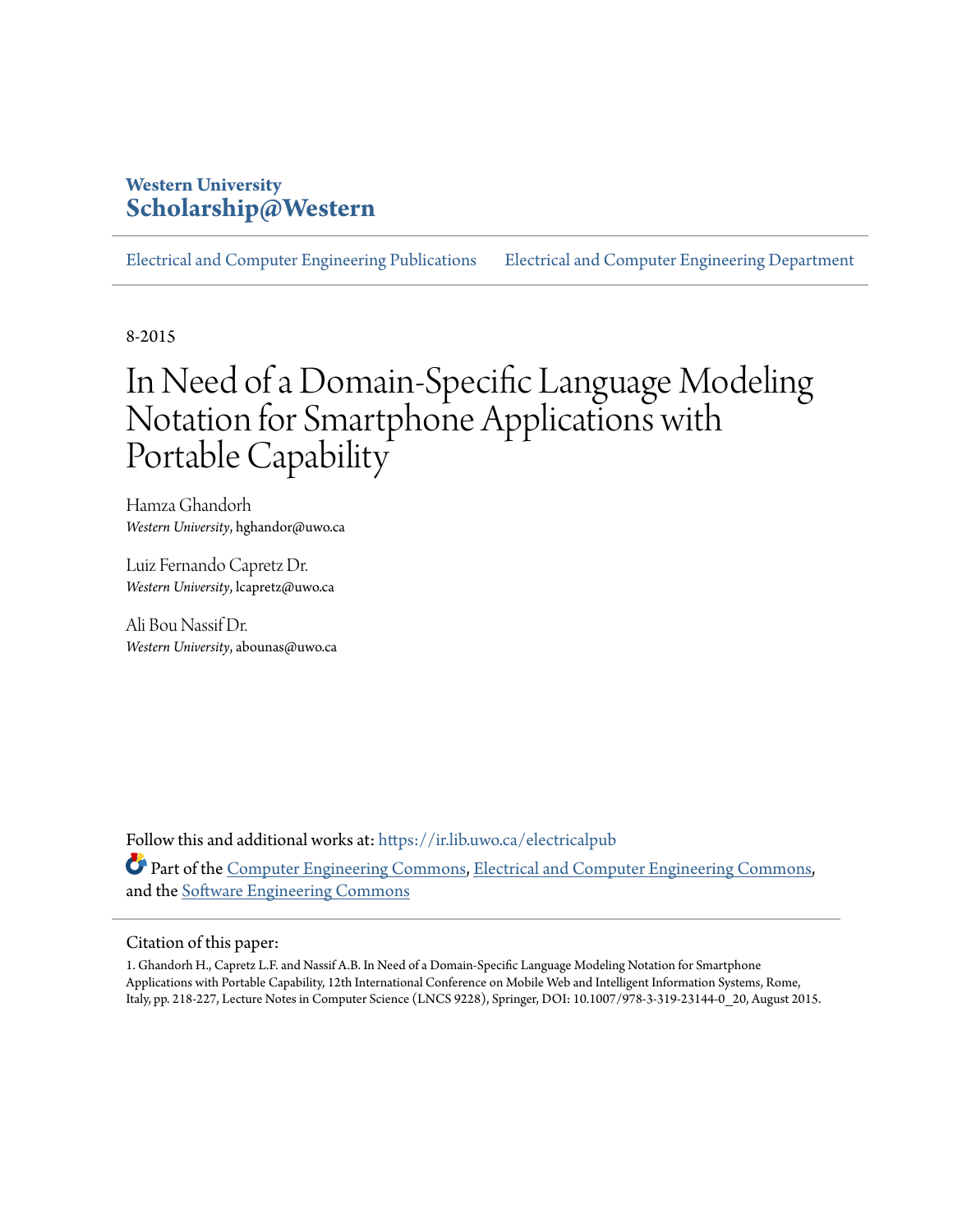## A Domain-specific Language Notation for Smartphone Applications with Portable Capability

Hamza Ghandorh, Ali Bou Nassif, and Luiz Fernando Capretz

Department of Electrical and Computer Engineering The University of Western Ontario London, Ontario, Canada {hghandor,abounas,lcapretz}@uwo.ca

Abstract. A rapid growing of smartphone market and its increasing revenue have developers to target multiple platforms. Each leading software company, e.g. Apple or Microsoft, develops its smartphone applications or apps complying with its own specifications. The specification of each platform makes a platform-dedicated application incompatible with other platforms due to the diversity of operating system, programming language, and design patterns. As a consequence, development of dedicated applications for multiple platforms is tedious task. Conventional development methodologies are applied to smartphone apps, but less performance and requirements appear which reduce their quality. Such phenomena occurred due to two perspectives: unique hardware and software requirements. Several previous works considered automatically generating executable code based on abstract models that would alleviate platforms fragmentation. It is possible that defining smartphone applications considering portability requirements using a customize notation would contribute to smartphone app quality. This paper proposes a domain-specific language notation to design portable smartphone applications using appropriate abstractions.

Keywords: Smartphone applications, DSL, Modeling, Portability

### 1 Introduction

Smartphone apps become a vital part of our lives due to its contributions. The more smartphone apps has become innovative, the more users see them as a desirable asset. This demand triggered the intense competition among the major smartphone companies, namely Apple, Google, Microsoft and Blackberry to provide more innovative apps. This competition not only had enabled a rapid growth in mobile market and the emergence of increasingly better features, but also was responsible for software development complexity and mobile platform fragmentation. Each leading software company, such as Google, Apple or Microsoft, produces its smartphone apps complying with its own designing and implementation specifications with their specific tools [1]. The specification of each platform makes developed applications for a given platform incompatible with other platforms due to the diversity of operating system, programming language, and design patterns. This lack of compatibility have smartphone developers to rewrite their application for each one of the target platforms increasing the effort and the time to market of that application. Hence, dedicated applications development for each platform is a non-trivial task for software engineers when considering labour and maintenance costs [2].

Similarly as other type of software, smartphone apps may need to migrate to a variety of platforms due to the growing diversity of computing environments over its lifetime [2]. In the end of 2014, Android was the dominate platform for smartphone development where it hold 71% of developers [1]. After only few months, Android was targeted by only 40% of professional developers, where other platforms gained more priority, such as iOS for 37%, Windows Phone and the mobile browser have just 8% and 7% of developers due to users requirements, respectively [1]. Software developers agree that application portability is a desirable attribute for their software projects due to durable cost-effectiveness and for a maximum of end-users [2][3]. The primary goal of portability is to facilitate the activity of porting an application from an environment in which it currently operates to a new or target environment prior to allow reuse of the complete existing application in the new environment [2]. Concerns in application portability include maintaining quality as well as saving time and money, and in leveraging an existing effort in the deployment of software design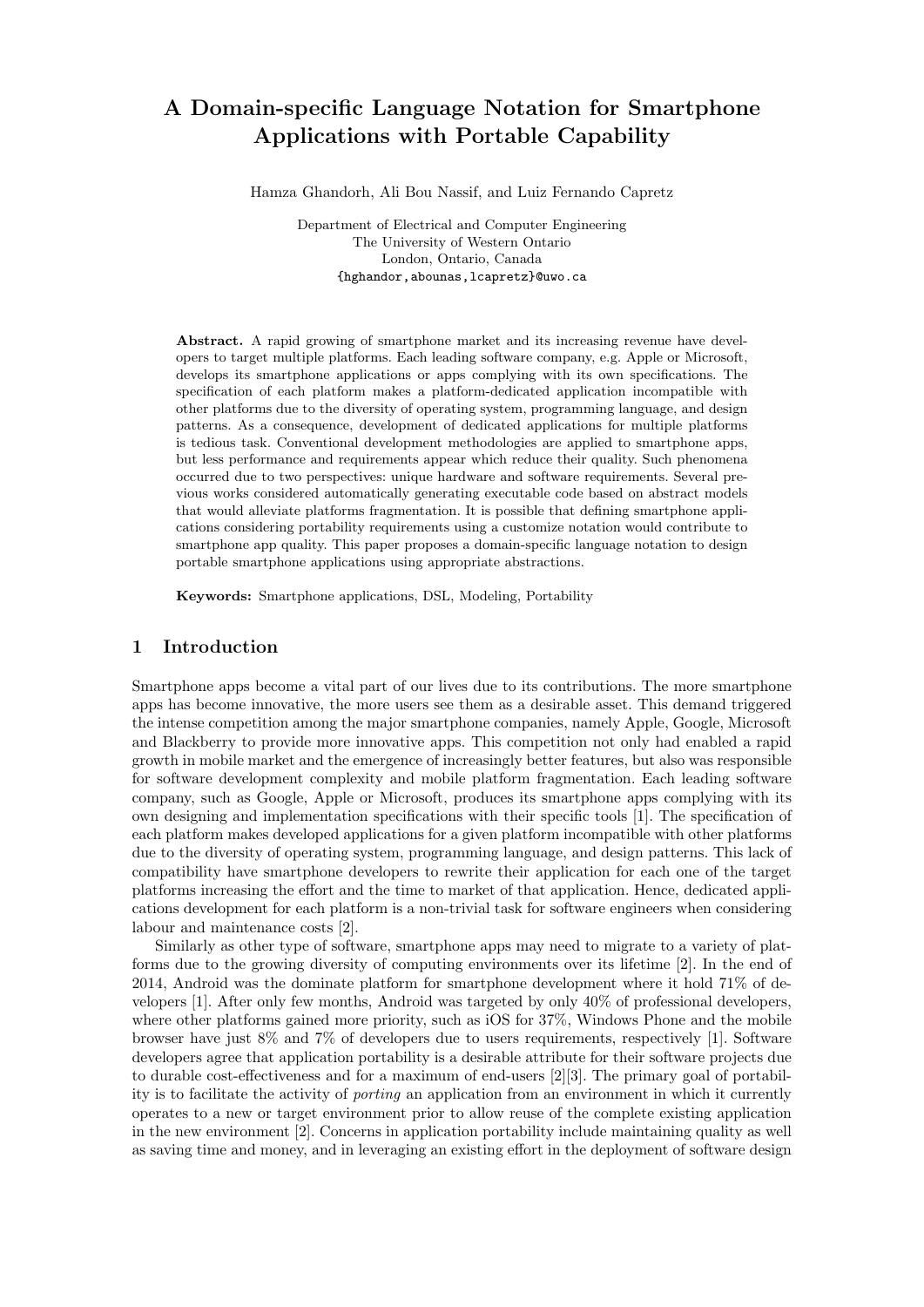in new ways [2].

It is possible that defining smartphone applications considering portability requirements by using appropriate notations and automatically generating executable code will alleviate mobile platform fragmentation. One approach was used in the literature referred to as Domain-specific language (DSL)[4][5]. DSL aims to express solutions at the level of abstraction of the problem domain based on thorough understanding of the application domain. It specifies a software solution in a language that directly uses concepts and rules from the specific problem domain, and it generates final products in a chosen programming language or other form from these high-level specifications [5].

#### 2 Problem and Motivation

Smartphone developers have used several approaches to target multiple platforms. One approach is to develop apps using cross-platform tools such as  $PhoneGap<sup>1</sup>$  or Xamarin<sup>2</sup>; other approach is to develop smartphone apps based on web-technologies (e.g. HTML5 or JavaScript) or cloud technology; or developing apps by using abstraction layers that maps write-once code to be generated to many platforms [19]. Although these approaches try to cope with the problem of smartphone platform fragmentation and provide smartphone apps with portable capabilities, each approach has its own caveats in term of high cost, delivering less functional requirements or inefficient usage of smartphone hardware capabilities [19].

Although smartphone design seems independent of its implementation and it should be perfectly reused by definition, the chosen design method will have a major impact on smartphone apps portability in term of architecture design, GUI and controlling other direct and indirect interfaces [2]. Conventional software development methodologies are proven to be effective for desktop software products, and these methodologies are applied to smartphone apps. However, less performance and requirements appear on smartphone apps products which reduce their quality [20]. Such phenomena occurred due to two perspectives: unique hardware and application requirements. Smartphone devices could be expanded to new and several type of hardware, and they enable rich user interface input which increases apps operability more then desktop devices [21][22]. Smartphone devices differentiate in screen size, input/output facilities, and their graphical user interface (GUI) which usually needs to be significantly adjusted [23]. Several special considerations need to be made for smartphone apps development. For example, smartphone apps is built in very short time with low prices, they operate on constantly event-driven, their life cycle is very limited, and their quality depends on its GUI responsiveness and its efficiently to save battery life [14]. All previous requirements should be considered in the design phase and they impose own challenges against porting activity between different smartphone platforms.

Another issue that negatively impact the quality of smartphone apps is that smartphone apps are designed with superficial or ad-hoc design approaches. Smartphone developers do not follow a systematic standard in designing their apps where they create mockups with simple and basic graphics and produce dummy version of their apps that include UI screen and element interactions [24].

#### 3 Related Work

Several research aimed to examine software quality in smartphone platforms in term of quality testing models such as [6], or non-functional quality attributes such as smartphone usability [7][8], smartphone reusability [9], or smartphone reliability [10].

Several studies have used several notations such as Domain-specific language (DSL)[4], extension of Unified Modeling Language (UML<sup>3</sup>), or other modeling notations or tools to model smartphone apps to target multiple platforms. Some studies used Domain-specific language (DSL) such as  $X_{MOB}[11]$ , and MobDSL[12]. These studies used DSL to generate executable code to

<sup>1</sup> PhoneGap site http://phonegap.com/

<sup>2</sup> Xamarin site http://xamarin.com/

<sup>3</sup> UML site http://www.uml.org/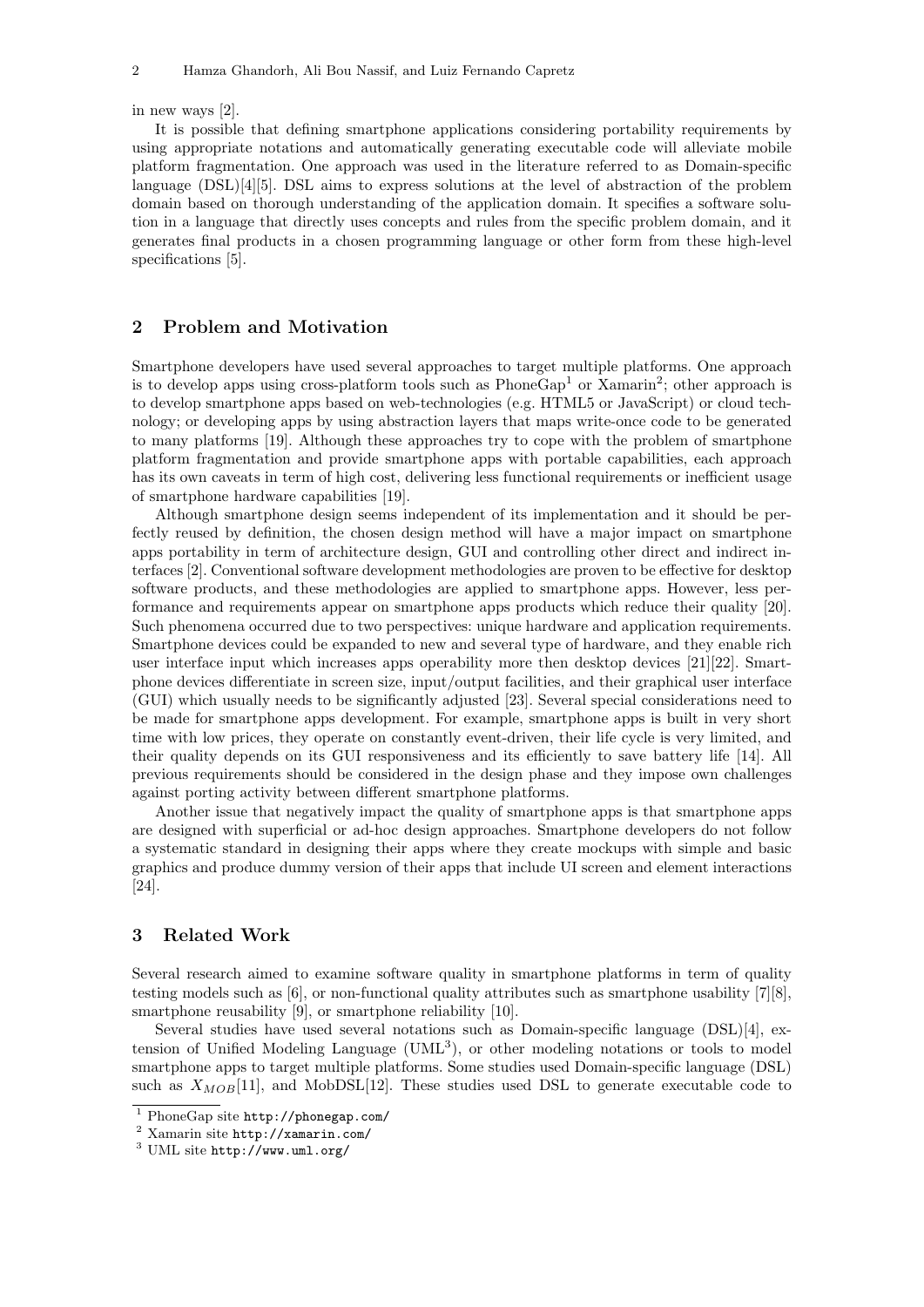different platforms. They always narrow down to a specific platform and did not concern about quality design with portable capabilities. Other studies used extension of UML notation, such as UML2 profile[13], Android-related UML model [14], and Windons 7-related UML model[15]. Another work used model-driven engineering based on mix of UML and DSL[16] or Interaction Flow Modeling Language  $(\text{IFML})^4$  extension to build smartphone front-end [17]. Also, another work is referred to as ApplDE [18] where they use Software Product Line (SPL) approach. ApplDE use model-driven engineering and SPL to bridge the gap between business variability and device variability. These studies used UML and other modeling notations that concern about static structure or class diagrams of a smartphone app, but they do not consider smartphone apps requirements such as user interface (UI) design specifications.

All previous works pursued targeting multiple platforms after the implementation phase of smartphone apps and omitting design models. Our work paid more attention to providing design models that comply with smartphone apps specifications and portability requirements.

#### 4 Proposed Solution

We propose a notation to define smartphone applications using appropriate abstractions. We are planning to maintain our version of domain-specific language (DSL) considering three main portability requirements: 1) to identify architecture design, 2) to identify software dependencies, and 3) to identify supported features in a given platform. The notation should allow apps designers or developers to draw architecture design where it entail direct interfaces, such as I/O storage and devices interfaces, and indirect interfaces, such as user interface. The notation should allow developers to draw software dependencies, such as external APIs and common libraries. Moreover, the notation should list all common basic features supported by each target platform such as user interface (UI) features, and user experience (UX) gestures.

In order to achieve our goal, we need to maintain two components in our notation: DSL ontology and DSL meta model or domain model. The DSL ontology will be used to represent a set of concepts and relationships of smartphone domain. The ontology could be reused for further extension of our notation, where it will save software developers' time and efforts. The DSL domain model defines the concepts of a language and their relationships in a domain complying with the portability requirements. The domain model will be build based on the DSL ontology. In addition, smartphone app repositories will be build to include several architecture design and components, external APIs and common libraries, user interface (UI) capabilities, and user experience (UX) gestures.

Our solution targets two stakeholders in smartphone apps development: developers, and team managers. Apps developers will be able to visually model their apps, to update and reuse them, and to document rational behind his/her design. Team managers will be able to own a customize modeling language to maintain future projects on several platforms with in-advance knowledge of efforts and needed infrastructure. The notation should be familiar to apps developers with simple and informative constructs. The notation should allow for iterative addition and smooth evolution.

#### 5 Current Status

Our notation is in-progress work and we are working on an initial prototype. After a prototype is completed, initial surveys will be submit to specialized developers in smartphone apps to examine and provide their feedback for the notation enhancement.

Acknowledgments The research for this paper was financially supported by the Ministry of Education of Saudi Arabia and King Abdullah Foreign Scholarship Program, and College of Computer Science and Engineering at Taibah University<sup>5</sup>.

<sup>4</sup> IFML site http://www.ifml.org/

<sup>5</sup> Taibah University site https://www.taibahu.edu.sa/Pages/AR/Home.aspx